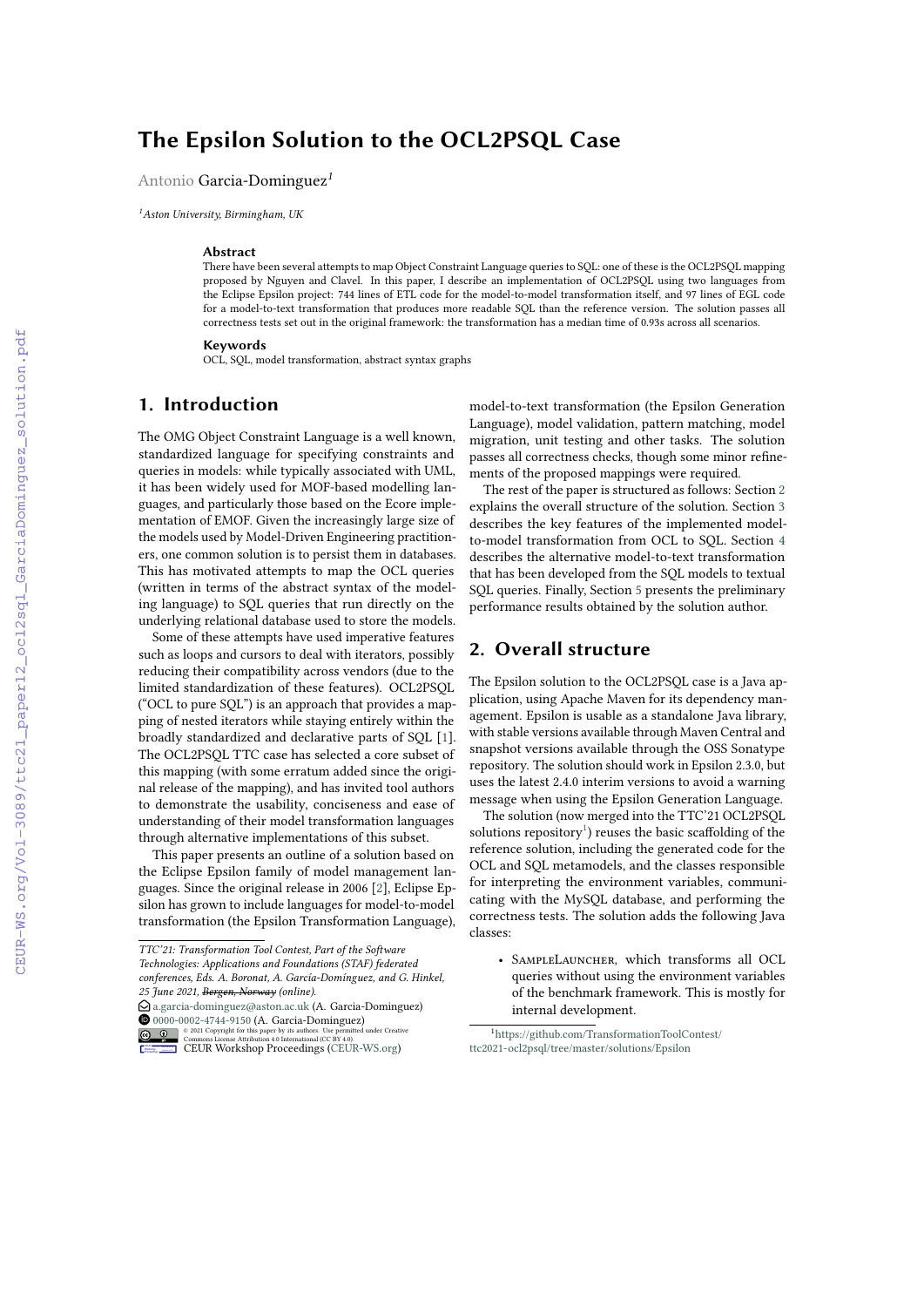- OCL2SQL, which encapsulates a model-to-model transformation written in the Epsilon Transformation Language into an easy-to-use Java class. More information on the ETL transformation is available in Section [3.](#page-1-0)
- SOL2TEXT, which replaces the model-to-text transformation in the reference solution with one based on the Epsilon Generation Language. More details on the EGL transformation are given in Section [4.](#page-3-0)

Finally, the solution changed the code of the SOLUTION class in the reference solution to use the OCL2SQL and SQL2TEXT classes from above.

# <span id="page-1-0"></span>**3. Model-to-model transformation with ETL**

The Epsilon project includes several languages for performing model transformations:

- The Epsilon Object Language (EOL) is an OCLinspired imperative language which is well suited for small in-place (endogenous) model transformations, though it can be used for purely imperative exogenous transformations as well.
- The Epsilon Transformation Language (ETL) builds on top of EOL by adding the concept of a *rule*, which transforms a certain type of source model element (possibly with some *guards* limiting its applicability) to a target model element. The rule scheduling can be kept entirely declarative, or can be controlled to some extent through the use of "greedy" or "lazy" rules. ETL is wellsuited for exogenous transformations, where a new model is produced from the source model.
- Flock can be thought of as ETL with an automated "copy-unless-otherwise-stated" default strategy. It is well suited for *model migration* tasks, where a model has to undergo small changes from one version of a metamodel to the next.
- The Epsilon Wizard Language (EWL) is a variant of EOL which allows users to define "wizards" that users can manually trigger on specific model elements, performing small in-place transformations (perhaps with some simple user interaction).

Out of these languages, ETL was chosen since the original formulation of OCL2PSQL as a collection of recursive mappings by source type was a close match to the rules used by ETL. For the most part, each of those mappings was translated into an ETL rule, and calls to  $\mathrm{map}_e(e)$  were translated into e.<br>equivalent() calls in ETL. The e.equivalent() built-in operation retrieves the SQL

| Listing 1: Main ETL script |
|----------------------------|
|----------------------------|

<span id="page-1-1"></span>

| import 's0 literals.etl';                            |    |
|------------------------------------------------------|----|
| <b>import</b> 's1 equals and.etl';                   | 2  |
| import 's2 allInstances.etl';                        | 3  |
| <b>import</b> 's3 size.etl';                         | 4  |
| import 's4 collect variable.etl';                    | 5  |
| import 's5_attributes.etl';                          | 6  |
| import 's6 associationEnds.etl';                     | 7  |
| import 's7_exists.etl';                              | 8  |
| import 's8_existsWithFree.etl';                      | 9  |
|                                                      | 10 |
| $post\}$                                             | 11 |
| var firstRootSelect = SQL!PlainSelect.all.selectOne( | 12 |
| ps ps.eContainer.isUndefined());                     |    |
|                                                      | 13 |
| var stmt = new SQL!SelectStatement;                  | 14 |
| stmt.selectBody = firstRootSelect;                   | 15 |
|                                                      | 16 |
|                                                      |    |

subgraph produced from the OCL e subtree, allowing the different SQL subtrees to be linked together. The OCL2PSQL case did not require any manual rule scheduling or the use of greedy/lazy rules: the automated rule scheduling done by ETL based on source element types and guards was sufficient.

ETL allows for breaking up the transformation across several modules. This made it relatively easy to iteratively implement the various stages in OCL2PSQL and test out how it behaved for the various challenges. Listing [1](#page-1-1) shows the main script of the ETL transformation: it is composed of a number of **import** statements that bring in the rules needed for each stage, and a **post** rule which places the one PLAINSELECT without a container into a SELECTSTATEMENT element as mandated by the SQL metamodel.

Some of the OCL2PSQL mappings had to produce significantly large SQL subtrees: to keep the code concise, a library of EOL operations (utilities.eol) was created and reused from the ETL rules. This library largely contained a set of functions for simple creation of SQL model elements, an implementation of the OCL2PSQL functions for listing the *free* variables in an OCL expression  $e$  (FVars $(e)$ ) and for listing the *source* variables that the value of a subexpression  $e'$  of the OCL expression  $e$ depends upon (SVars $_e(e')$ ), and several other miscellaneous functions. As a simple example, Listing [2](#page-2-0) shows the code needed to transform OCL integer literals to the target SQL metamodel.

The ETL rules are for the most part a direct one-toone translation from the descriptions at the end of the OCL2PSQL case, except for two changes.

The first change was considering one special case listed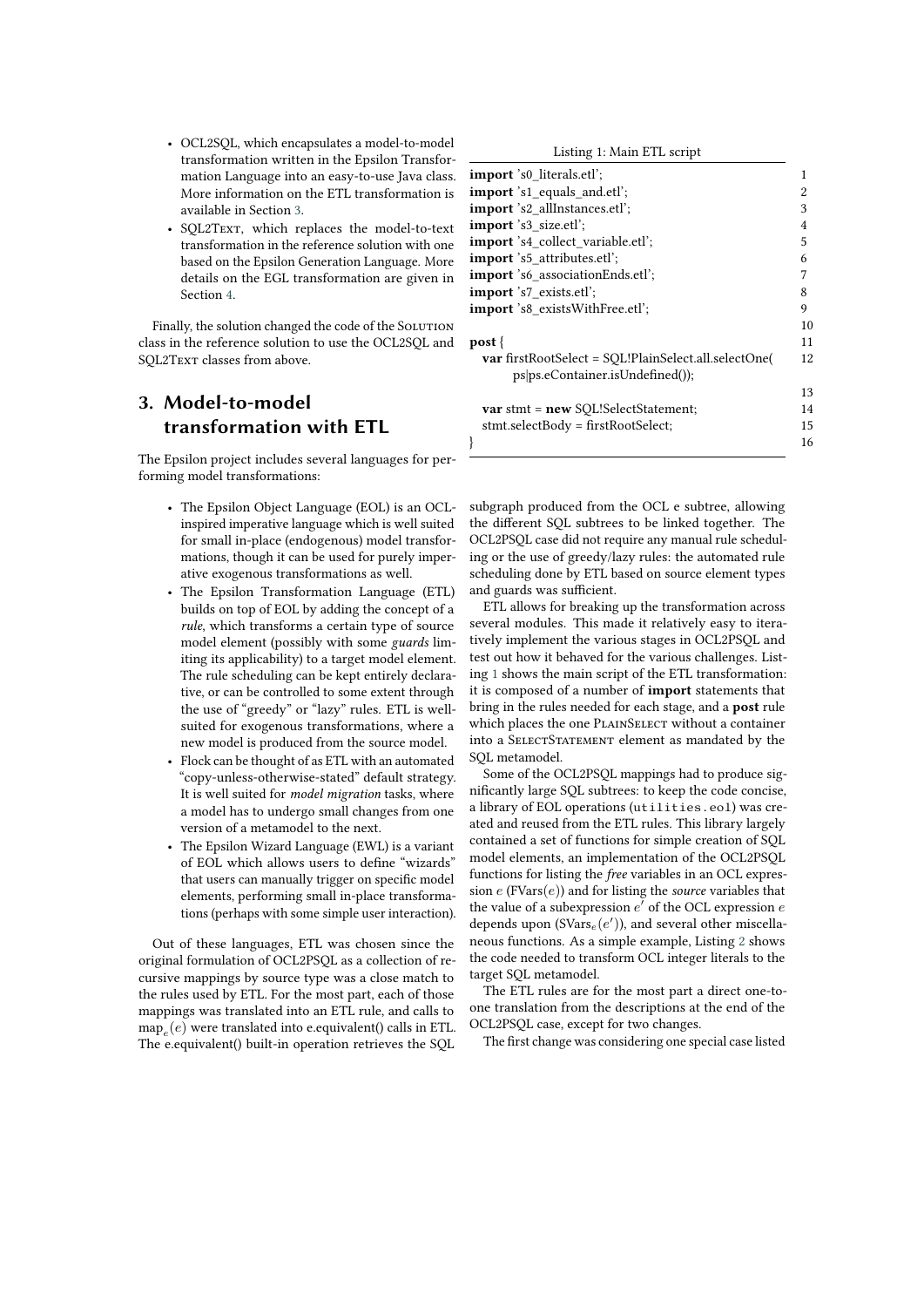Listing 2: Excerpt of ETL for stage 0 (integer literals)

```
1 import 'utilities.eol';
 2
 3 /∗
 4 ∗ All these boil down to:
 5 ∗ mape(l) = SELECT l as res, 1 as val
 6 ∗/
 7
 8 rule IntLiteral
 9 transform e:OCL!IntegerLiteralExp
10 to ps:SQL!PlainSelect {
11 ps.selItems.add(longSelectItem('res', e.integerValue.asLong()));
12 ps.selItems.add(longSelectItem('val', 1l));
13 }
```
in the original OCL2PSQL paper [\[1\]](#page-4-0) but not in the case paper. The mapping of collect and exists in the original OCL2PSQL paper covered the case when  $v \notin FVars(b)$ , but this mapping had been omitted from the OCL2PSQL case description. It turned out that this special case was needed for some of the queries, e.g. challenge 0 in stage 4 (Car.allInstances()−>collect(c|5)).

The second change was due to an unexpected interaction between the recursive approach used to define OCL2PSQL, the definition of *SubSelect.selectBody* as a containment reference in the SQL metamodel, and how the ETL e.equivalent() operation works. ETL will only apply a certain rule once to each matching source model element, and from them on e.equivalent() will always return the same counterpart in the target model (e.g. the exact same object). This resulted in some SQL queries "losing" the body of their SUBSELECT objects to other subtrees of the SQL model, as they also needed the mapping for that part of the OCL expression.

For instance, consider the final challenge:

| $Car. all instances() \rightarrow exists(c)$ |  |
|----------------------------------------------|--|
| $c. owners \rightarrow exists(p)$            |  |
| $p.name = 'Peter')$                          |  |

In this query, the SQL mapping of c.owners−>exists(...) and the SQL mapping of p.name both require using the mapping of c.owners as a subquery. ETL successfully maps c.owners to SQL, but EMF will not allow a single model element to be contained from more than one place. Since the mapping of c.owners−>exists(...) will complete last, it will effectively "steal" the subquery representing c.owners from the mapping of p.name.

The fix for this issue turned out to be simple, as shown in Listing [3.](#page-2-1) All uses of the e.equivalent() operation were wrapped into a new EOL operation: the operation tested if this "stealing" was about to take place (i.e. if the PLAIN-SELECT was already contained in another SUBSELECT),

<span id="page-2-1"></span>

| Listing 3: Fix for "subtree stealing" in ETL  |   |
|-----------------------------------------------|---|
| <b>operation</b> copyIfContained(value) {     |   |
| $var$ emfTool = new Native(                   | 2 |
| "org.eclipse.epsilon.emc.emf.tools.EmfTool"); | 3 |
| <b>if</b> (value.eContainer.isDefined()) {    | 4 |
| return emfTool.ecoreUtil.copy(value);         | 5 |
|                                               | 6 |
| return value:                                 |   |
|                                               |   |

and if so it performed a deep cloning of the SQL subtree.

A better fix (which unfortunately would have required a rewriting of the input files for this case) would be to change the SQL metamodel so that *SubSelect.selectBody* is no longer a containment reference, and the same PLAIN-SELECT can be reused from multiple SUBSELECT model elements.

Even further, this suggests that the OCL2PSQL mapping really produces a SQL expression graph (where some subexpressions are reused) rather than a SQL abstract syntax tree. Instead of running the same subquery from several places, it may be advisable to redefine OCL2PSQL so it produces a sequence of SQL queries rather than a single large SQL query: it would run these reused subqueries first, and then provide their results to the higherlevel queries. Otherwise, there may be a risk that the SQL query could grow exponentially if sufficiently large subqueries have to be duplicated across several locations.

Overall, the transformation required writing 14 rules across 531 lines of ETL code, with a support library of EOL operations that was 213 lines long. These line counts included whitespace and comments: if these are excluded, the line counts are reduced to 305 lines of ETL code and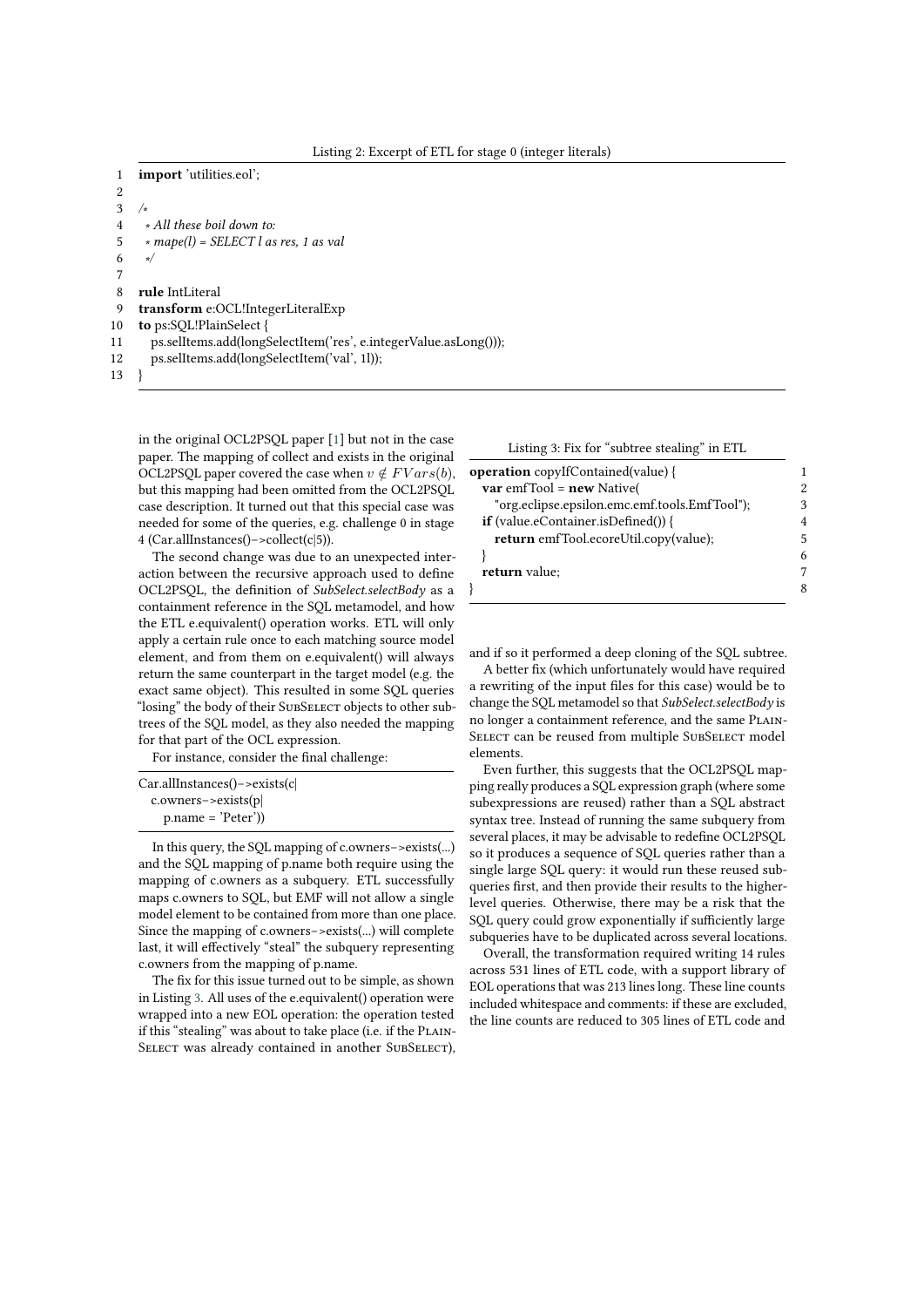<span id="page-3-2"></span>

|  | Listing 4: Excerpt of EGL to generate SQL query text |  |  |
|--|------------------------------------------------------|--|--|
|  |                                                      |  |  |

| 1  | [%= SelectStatement.all.first.generate() %][%                      |
|----|--------------------------------------------------------------------|
| 2  |                                                                    |
| 3  | @template                                                          |
| 4  | <b>operation</b> SelectStatement generate() { %]                   |
| 5  | $[\%=\text{self}.\text{selectBody}.\text{generate}()%];$           |
| 6  | $\lceil \% \rceil$                                                 |
| 7  |                                                                    |
| 8  | @template                                                          |
| 9  | <b>operation</b> PlainSelect generate() { %]                       |
| 10 | <b>SELECT</b>                                                      |
| 11 | [% for (si in self.selltems) $\{\%$ ]                              |
| 12 | $[\% = \text{si.generate}() + (\text{hasMore ? ", " " " " " })\%]$ |
| 13 | $\lceil \% \rceil$                                                 |
| 14 | <b>if</b> (self.fromItem.isDefined()) $\{\%$ ]                     |
| 15 | FROM [%=self.fromItem.generate() %]                                |
| 16 | $\lceil \% \rceil$                                                 |
| 17 | <b>for</b> (join <b>in self</b> .joins) $\{\%$                     |
| 18 | $[\% = join.generate()$                                            |
| 19 | $\lceil \mathcal{Z} \rceil$                                        |
| 20 | <b>if</b> (self.whereExp.isDefined()) $\{\%$                       |
| 21 | WHERE [%=self.whereExp.generate() %]                               |
| 22 | $\lceil \% \rceil$                                                 |
| 23 | <b>if</b> (self.groupBy.isDefined()) $\{\% \}$                     |
| 24 | [%= self.groupBy.generate() %]                                     |
| 25 | $\lceil \%$                                                        |
| 26 | ł                                                                  |
|    |                                                                    |

154 lines of EOL code<sup>[2](#page-3-1)</sup>.

# <span id="page-3-0"></span>**4. Model-to-text transformation to SQL with EGL**

The reference solution included a model-to-text transformation that produced the SQL query to be run in MySQL from the SQL model. During the development of this solution, it was found that the generated SQL was difficult to read in the presence of multiple levels of subqueries, as it was entirely on one line.

In order to improve the readability of the SQL queries and help with the debugging, an alternative implementation was written in 96 lines of EGL. The EGL template traverses the SQL model recursively from the root SELECT-STATEMENT, breaking up SELECT statements, CASE expressions, joins, and subqueries across multiple lines.

Listing [4](#page-3-2) shows an excerpt of the EGL script: the first line is the entry point of the entire script, kicking off the recursive descent of the SQL model from the SELECT-STATEMENT. The EGL script makes heavy use of *template*  <span id="page-3-3"></span>Listing 5: SQL-specific LanguageFormatter used to indent the SQL query text

| private static class SQLFormatter                                 |    |
|-------------------------------------------------------------------|----|
| extends LanguageFormatter                                         |    |
|                                                                   | 3  |
| <b>private static final</b> String increasePattern = "\\(\\s*\$"; | 4  |
| private static final String decreasePattern = "^\\)";             | 5  |
|                                                                   | 6  |
| <b>public</b> SQLFormatter() {                                    |    |
| super(Pattern.compile(increasePattern,                            |    |
| Pattern.MULTILINE),                                               | 9  |
| Pattern.compile(decreasePattern,                                  | 10 |
| Pattern.MULTILINE));                                              | 11 |
|                                                                   | 12 |
|                                                                   | 13 |
|                                                                   |    |

<span id="page-3-4"></span>Listing 6: SQL query for challenge 0 in stage 1, as generated by EGL

operations, which allow EGL templates in their body and return strings which can be used within expressions (e.g. for concatenating separators, as in line 12).

The script also uses some of the built-in Epsilon variables: *hasMore* is a built-in Epsilon variable available in loops which is true if and only if there are more values after the current one.

One useful feature in EGL is its ability to integrate *formatters* that postprocess the generated text. In particular, the EGL LANGUAGEFORMATTER was customised for SQL (as shown in Listing [5\)](#page-3-3) to automatically indent the lines of the SQL script to improve readability, while keeping the EGL script as simple as possible. This class only requires the regular expressions that should increase and decrease the indentation level after a match. Using this script, queries are generated in the more readable form shown in Listing [6.](#page-3-4)

<span id="page-3-1"></span><sup>&</sup>lt;sup>2</sup>These counts were obtained using the count-etl-lines.sh script included in the solution folder.